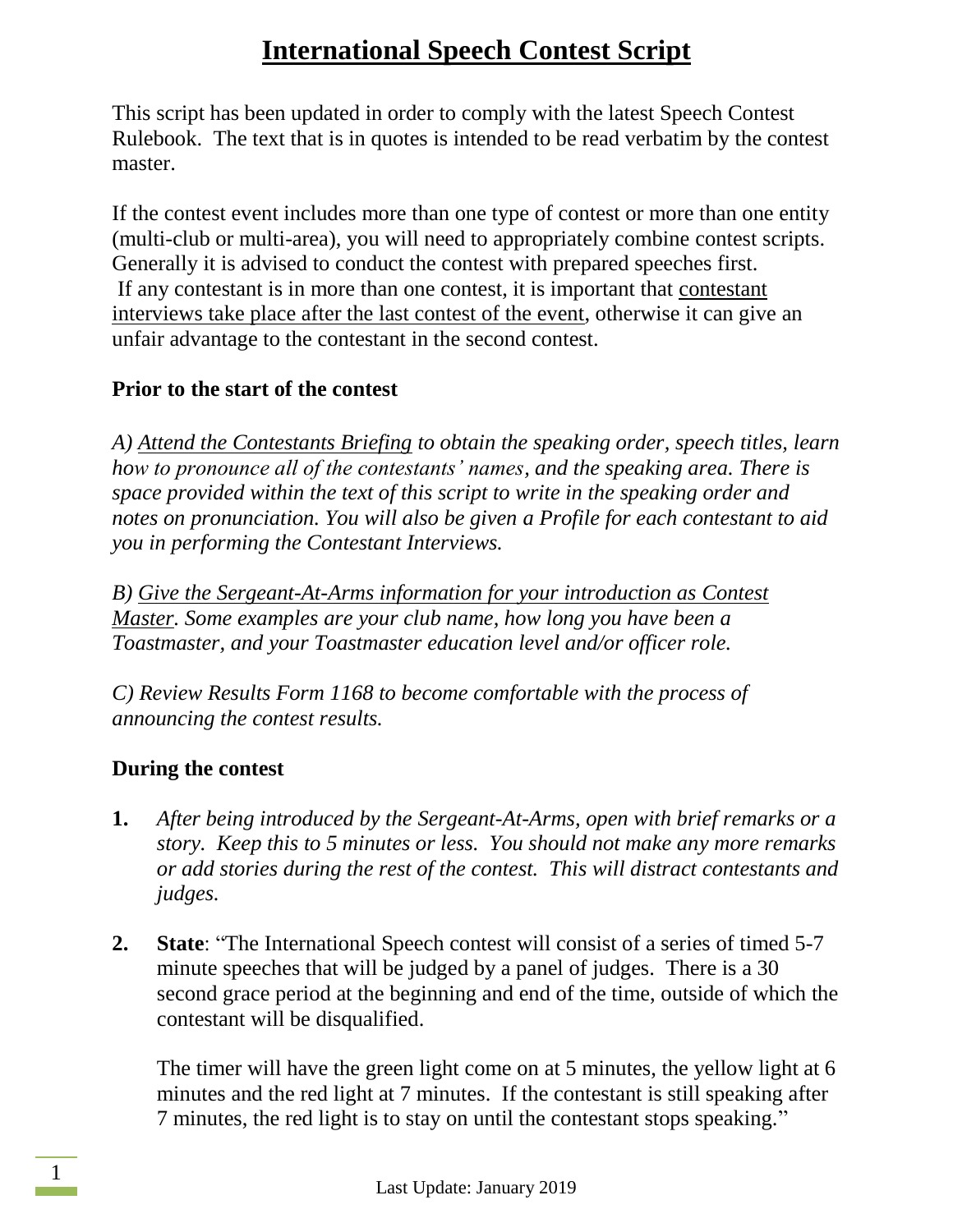"The rules have been reviewed with the chief judge and the contestants. The contestants have been informed of the location of the timing lights."

"The contestants and the judges have certified their eligibility. The Contest Chair and the Chief Judge have confirmed the eligibility of both the contestants and the judges."

*NOTE: Complete the following sentence according to the level of competition (i.e. Club, Area, Division or District) and fill in the date of the next level of competition.*

#### **3. State: "**The winner will represent

| or                                         |            |
|--------------------------------------------|------------|
|                                            |            |
| or                                         |            |
| the Division at the District 37 contest on |            |
| or                                         |            |
|                                            | <b>י</b> כ |

- **4. State**: "The speaking area will be…" *Point out the speaking area.*
- **5. Ask**: "Mister or Madam Contest Chair, have all the contestants been briefed, are all the contestants present, and are we ready to proceed with the contest?" *Wait for an affirmative reply.*
- **6. Ask**: "Mister or Madam Chief Judge, have all the Contest Officials been briefed and are we ready to proceed with the contest?" *Wait for an affirmative reply.*
- **7. State**: "In order to allow the judges time to mark their judging forms, we will have one minute of silence after each contestant's speech and we will have silence after the last contestant's speech until all the ballots are collected.
- **8. Ask**: "Time Keepers, will one of you signal me when one minute has elapsed between contestant speeches?" *Wait for an affirmative reply.*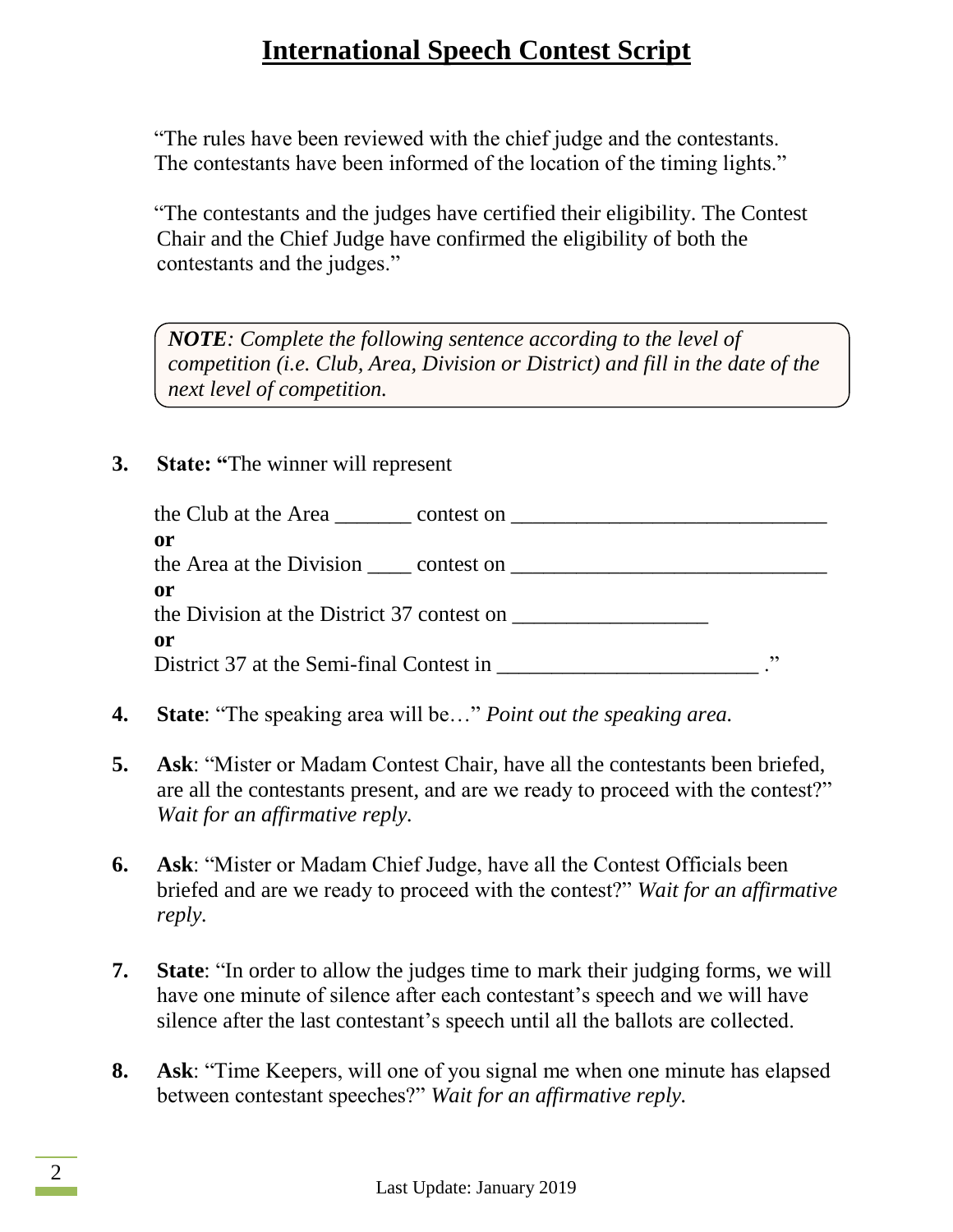- **9. State**: "The speaking order for the contest was determined earlier by having our contestants draw for position. The order for the contest will be:
	- $1.$  Name
	- 2. Name \_\_\_\_\_\_\_\_\_\_\_\_\_\_\_\_\_\_\_\_\_\_\_\_\_\_\_\_\_\_\_
	- $3.$  Name
	- 4. Name \_\_\_\_\_\_\_\_\_\_\_\_\_\_\_\_\_\_\_\_\_\_\_\_\_\_\_\_\_\_\_
	- 5. Name \_\_\_\_\_\_\_\_\_\_\_\_\_\_\_\_\_\_\_\_\_\_\_\_\_\_\_\_\_\_\_"
- **10. State**: "Each contestant will be introduced only by his or her name, and the title of the speech. I will then repeat the title of the speech and the contestant's name. The first contestant will now proceed to the staging area. Subsequent contestants will proceed to the staging area during the one minute of silence. All Contestants may remain in the room during this contest."
- **11. Ask**: "Are there any questions? If not, the International Speech contest will now begin."
- **12. State** "The first contestant will now proceed to the staging area. Timer, can you let me know when one minute is up."

*During the minute of silence, the first contestant can wait in the staging area. After the minute of silence, bring up the speaker by stating:* "Please welcome <name>" *, and lead applause for the speaker. The contestant can join you on stage. The contestant is introduced by simply stating their name, speech title, speech title, their name.*

- **13.** *Lead the applause before and after each speech. After all but the last speech state:* "One minute of silence please. Will the next contestant proceed to the staging area." *After the minute of silence bring up the speaker as before.*
	- 1. Name

Title  $\Box$ 

2. Name \_\_\_\_\_\_\_\_\_\_\_\_\_\_\_\_\_\_\_\_\_\_\_\_\_\_\_\_\_\_\_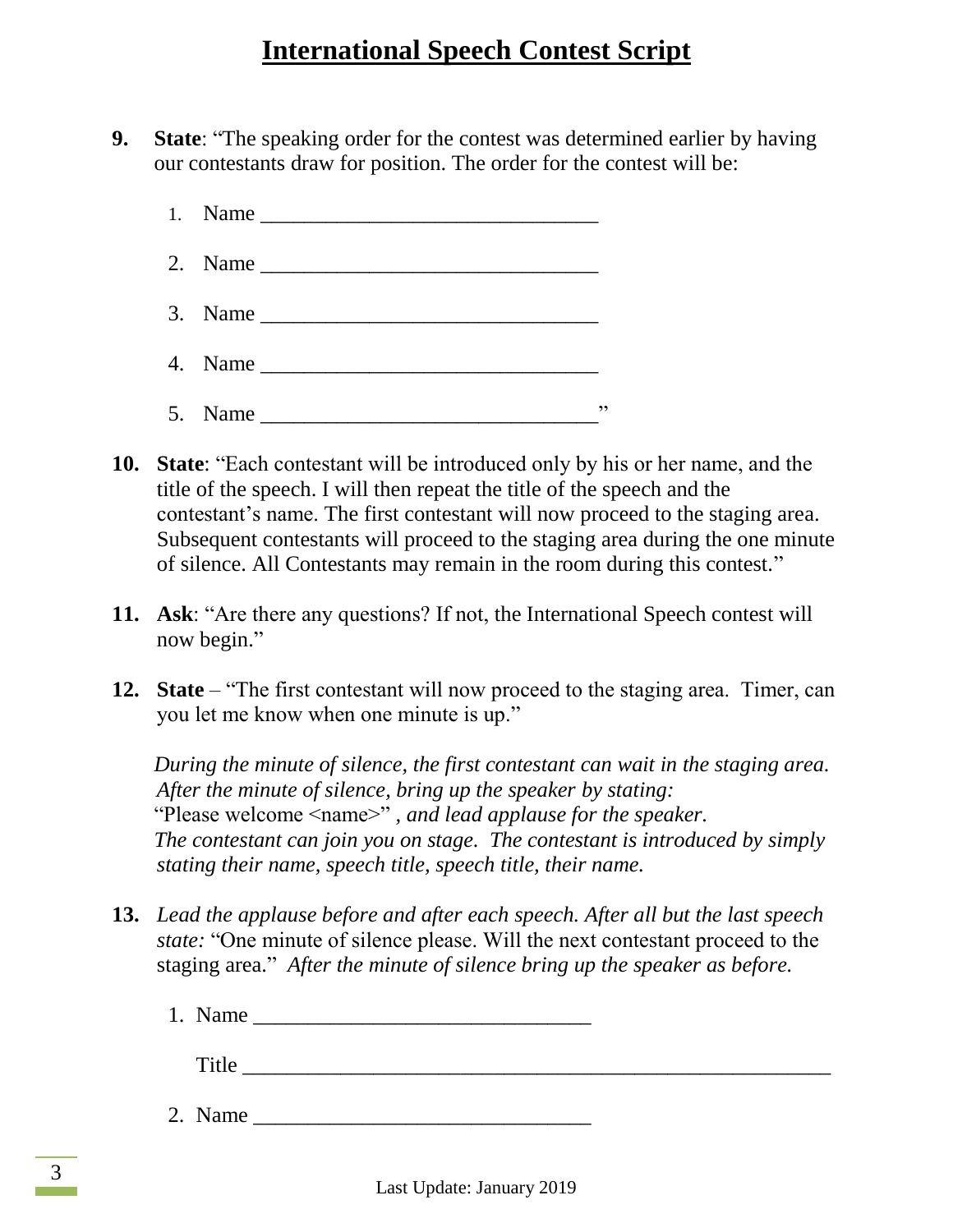| Title                                                                                                 |  |
|-------------------------------------------------------------------------------------------------------|--|
| 3. Name $\frac{1}{\sqrt{1-\frac{1}{2}}\sqrt{1-\frac{1}{2}}\sqrt{1-\frac{1}{2}}\sqrt{1-\frac{1}{2}}}}$ |  |
| Title                                                                                                 |  |
|                                                                                                       |  |
| Title                                                                                                 |  |
|                                                                                                       |  |
| Title                                                                                                 |  |
|                                                                                                       |  |
|                                                                                                       |  |

**14. After last speech,** s**tate**: "May we please have silence until all the ballots have been collected. Judges, please hold your ballots up when you have completed them."

*Note: Ballot Counters and the Chief Judge collect the ballots. Wait until the Chief Judge lets you know that all the ballots have been collected before proceeding,*

*Note: For a multi-contest event, interviews are to be held after the last contest is conducted. If this is NOT the last contest, skip Steps 15, 16, and 17, and proceed with the next contest.*

- **15. Ask**: "Will the contestants please join me up front in order of appearance?" *Lead the applause as they make their way to the front.*
- **16.** *Contestant Interviews: Present each contestant with a Certificate of Participation, and interview each contestant. Sample questions: A) which club s/he represents, B) how long s/he has been in Toastmasters, and C) an openended question from the speech or about one of his/her interests or hobbies from the Biography form.*